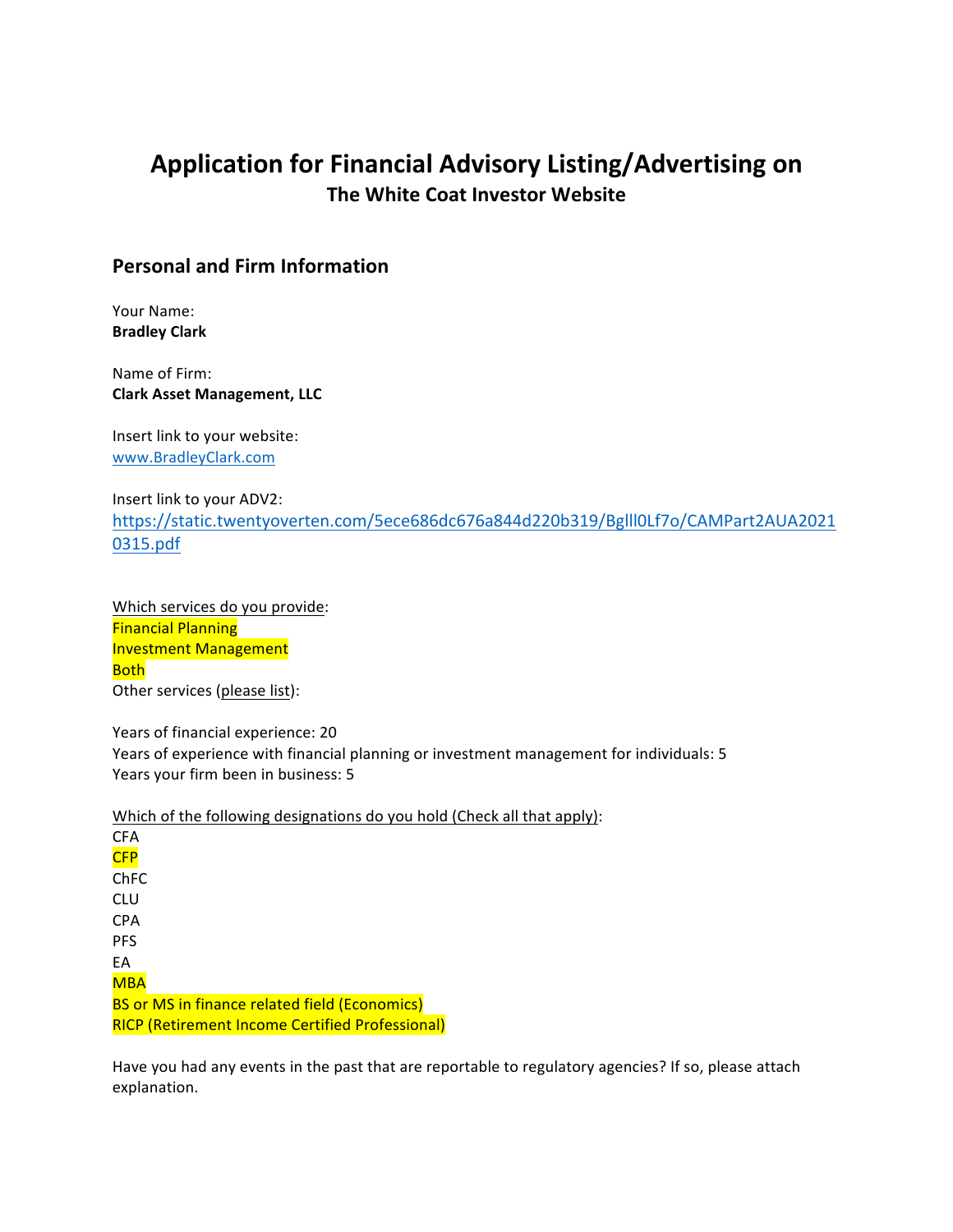# **NO**

Have any of your former clients sued you? What was the outcome? Please attach explanation.

### **NO**

Are you currently involved in a lawsuit by a client or former client? Please attach explanation.

### **NO**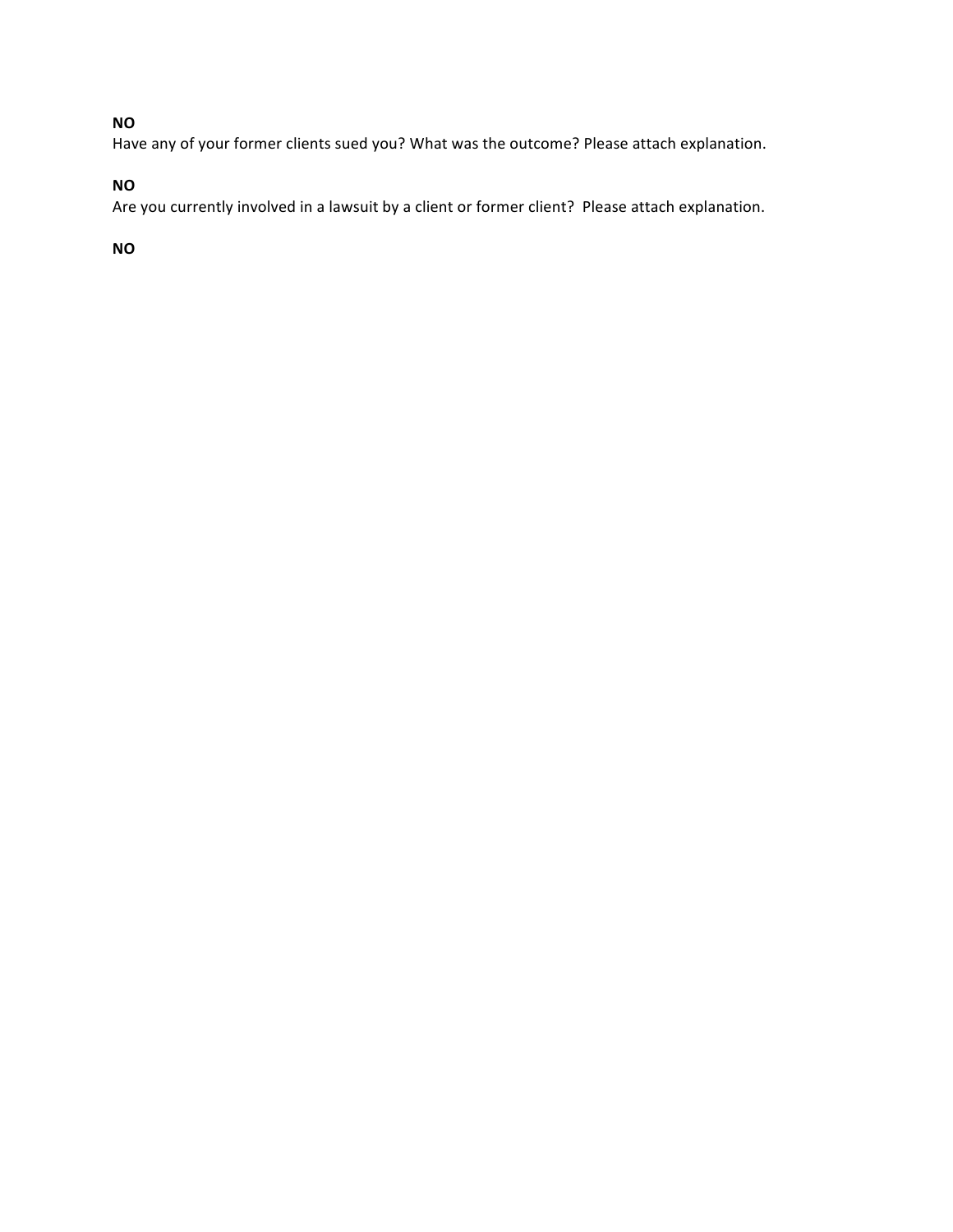#### **Fee Structure**

How do you get paid (check all that apply): Commissions on investment products Commissions on insurance products Hourly rate **Annual retainer** Flat fee for financial plan AUM Fee Other (Please list):

How much do you charge? Please list your fee structure. If there is a range of possible fees readers can expect to pay, what is the range and what determines where in the range they would fall. If you use AUM fees, be sure to list what a reader would pay with \$100K, \$500K, \$1M, and \$2M in assets.

One Simple Flat Fee of \$9,500 per year (regardless of portfolio size!) for the bundle of investment **management & financial planning.**

I don't like the expense of most % fees for larger portfolios, but **Lalso don't like the conflicts of interest, which don't get much attention** 

What is the minimum amount of assets required for you to take a client? **\$500,000**

If you receive payment for insurance product commissions, what percentage of your business revenue do they make up?

# **N/A we are fee-only**

Do you consider yourself a fiduciary? **YES**

Do you routinely sign a fiduciary agreement with clients? **YES**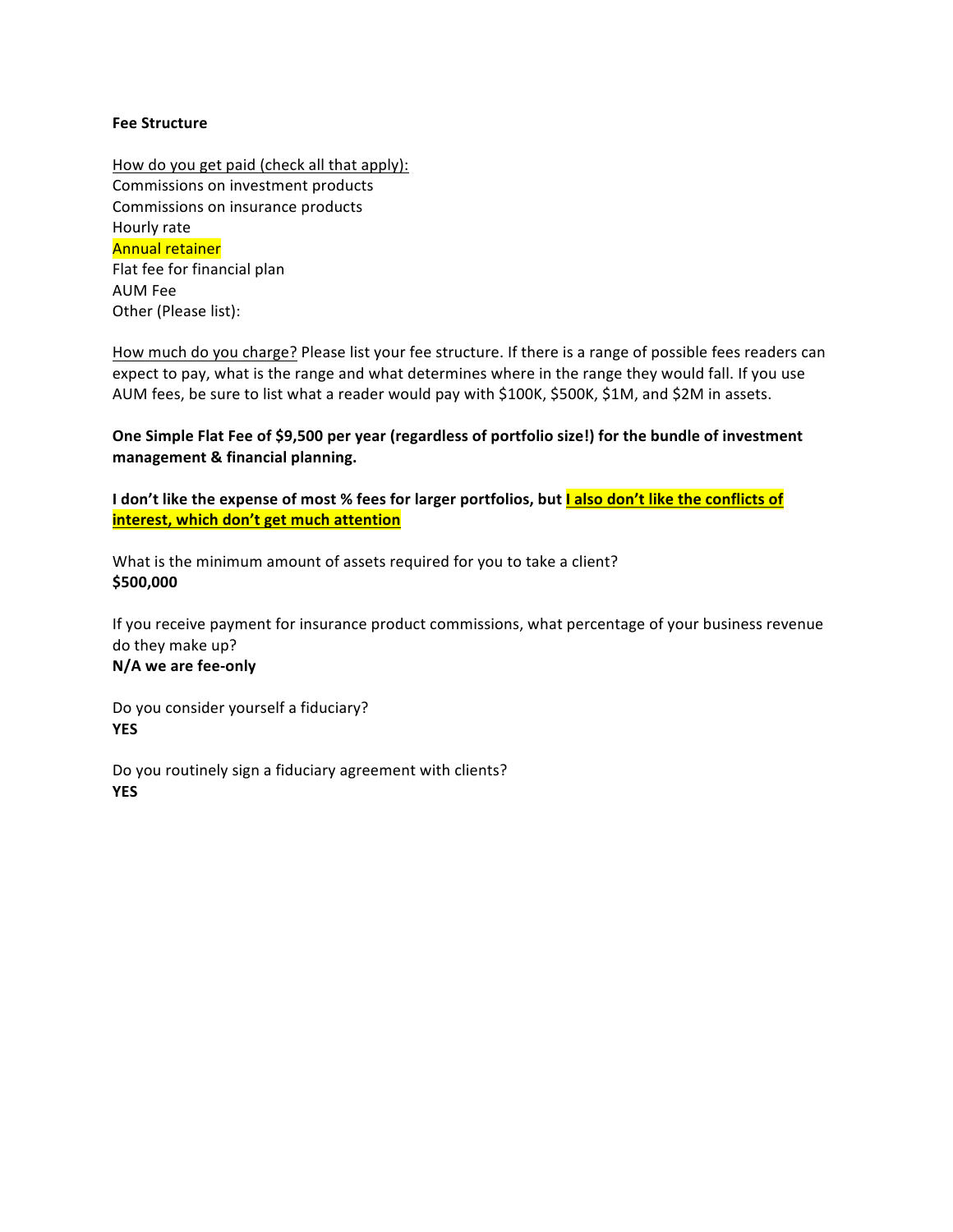# **Investment Philosophy**

Do you use tactical asset allocation? If so, please explain your process. **NO**

Do you believe you can time the market sufficiently well to beat a comparable low-cost index fund after fees?

**NO**

Do you pick individual stocks for clients? **NO**

Do you believe most physicians should own a cash value life insurance policy of any type? If so, what type and why?

**NO**

Do you believe you can select mutual fund managers who can beat an index fund in the same asset class over the long term going forward?

### **NO** (but I believe in factor investing like DFA)

What percentage of a typical client portfolio would you place into actively managed mutual funds or ETFs?

### 0% (unless you want to follow a "Core & Explore" strategy where we manage your low-cost core portfolio and you manage a smaller "Explore" portfolio)

What role do fees play in your selection of individual investments?

#### They are a critically, important consideration.

What fund companies do you routinely use? (Check all that apply) **Vanguard DFA** Bridgeway iShares Other (Please list): **Invesco BulletShares (for bond ladders)** 

Do you routinely engage in tax-loss harvesting for clients in their taxable accounts?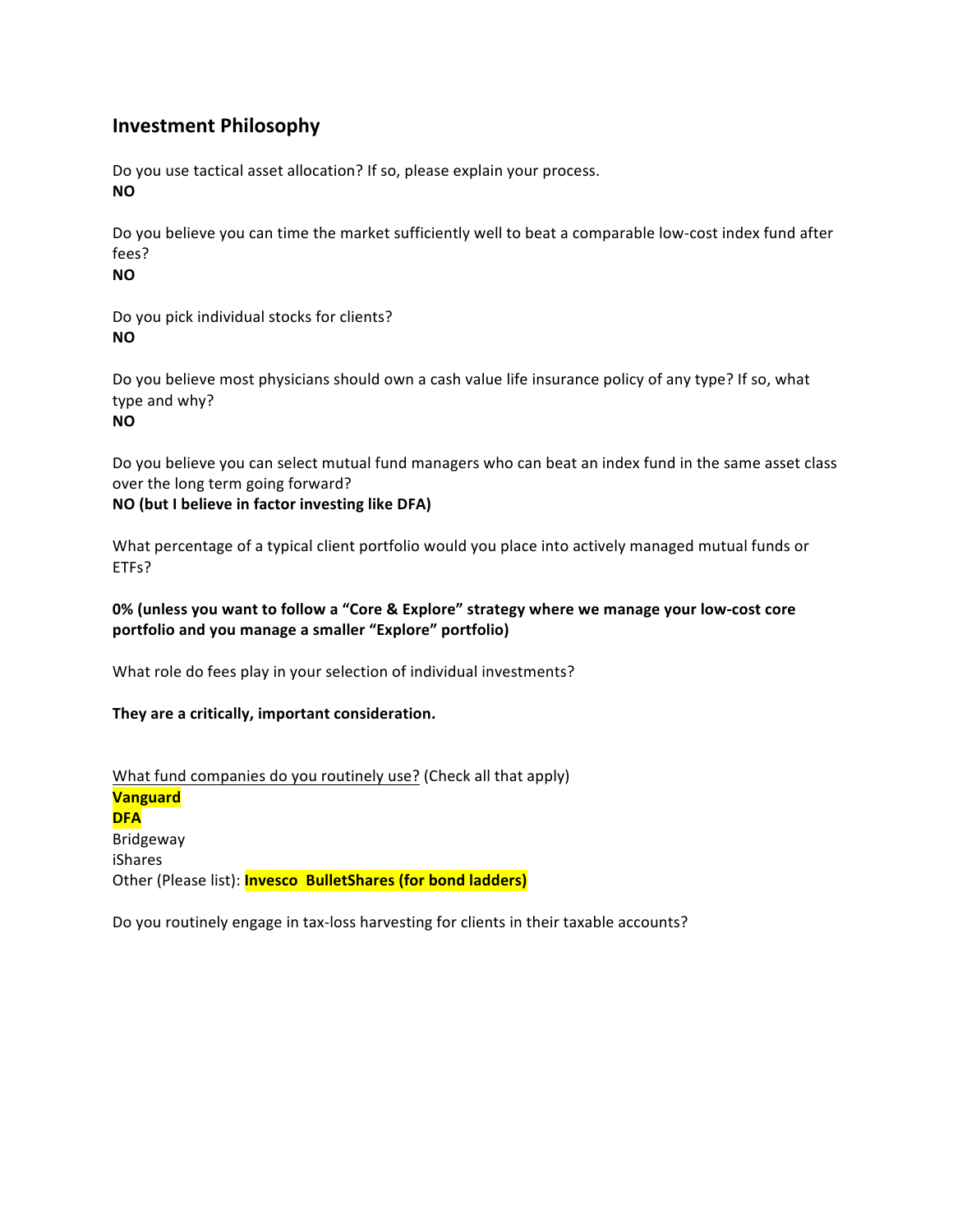# **Physician Specific Issues**

How many physicians and/or dentists are you currently advising? (i.e. managed assets of or met with in the last year):

**5**

What do you feel is your biggest value-add for a doctor?

It's the same for non-Doctors. Our biggest differentiators are

**1] Our Deep Retirement Income Expertise** 

**2] Our Fixed Flat Fee (\$9,500 per year, no percentages)**

**3] Our strategic thinking, and ability to find & communicate compelling and practical strategies.** 

Do you consider yourself qualified to give high-quality advice on all of the following student loan related issues: IBR, PAYE, REPAYE, PSLF, deferment, forbearance, and student loan refinancing? Why or why not? Is this advice included in your regular fees listed above?

Given our retirement income focus, we don't typically encounter student loan related issues (because most our clients paid off their loans a while ago!).

We are not true experts in these areas, but we have access to experts in these areas. If we come across an issue we can't advise on as an expert, I will track down an answer (even if it means paying **an expert out of our own pocket).**

How many clients have you assisted with a Backdoor Roth IRA in the last year?

#### **5 (including rolling IRA's balances back into 401-K's)**

Which of the following accounts do you consider yourself an expert on? (check all that apply) **401(k) 403(b) 457(b) Individual 401(k) SEP-IRA SIMPLE IRA Traditional IRA Roth IRA HSA Profit-sharing Plan Defined Benefit/Cash Balance Plan** Others (Please list):